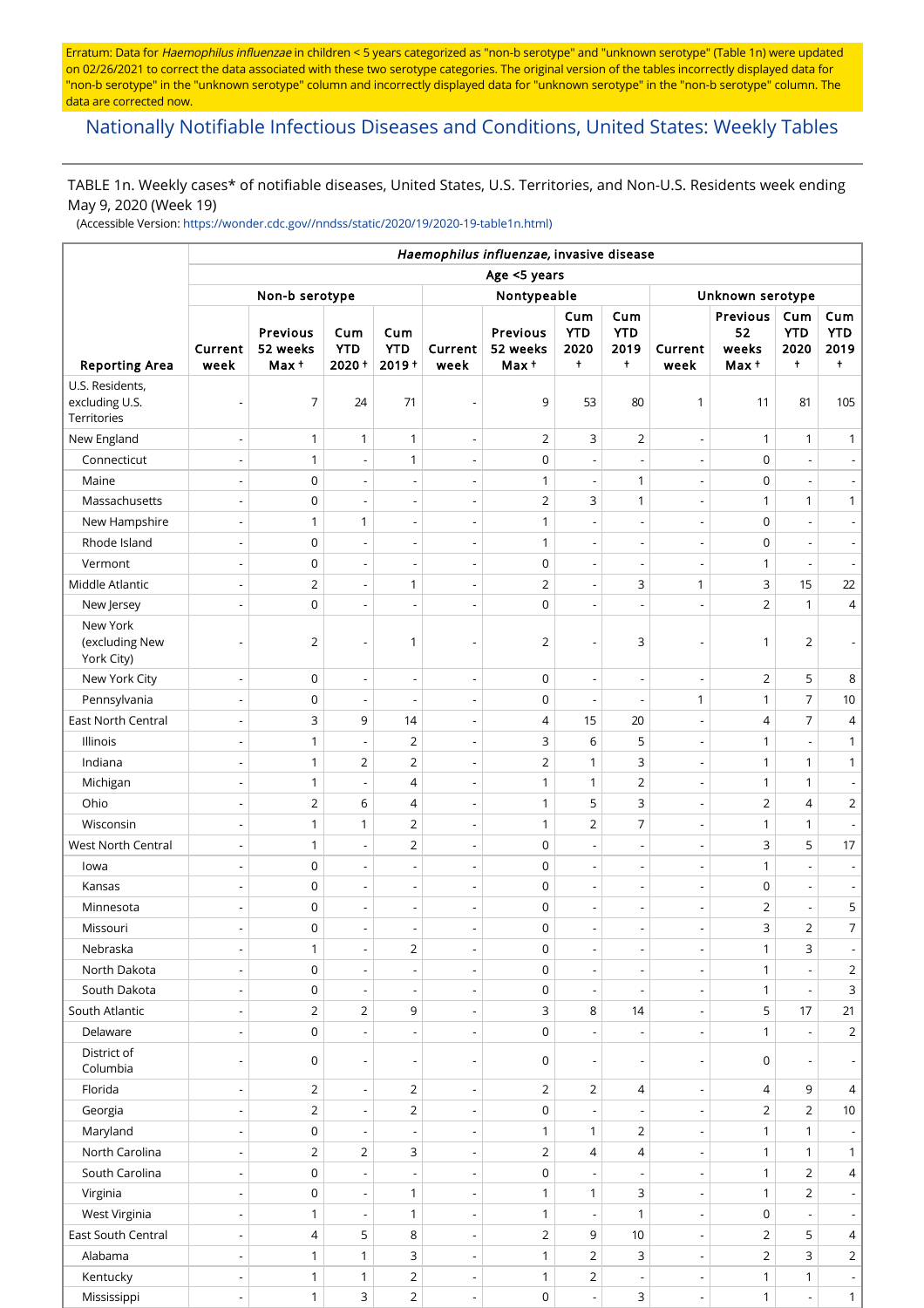TABLE 1n. Weekly cases\* of notifiable diseases, United States, U.S. Territories, and Non-U.S. Residents week ending May 9, 2020 (Week 19)

(Accessible Version: https://wonder.cdc.gov//nndss/static/2020/19/2020-19-table1n.html)

|                                                | Haemophilus influenzae, invasive disease |                               |                            |                               |                          |                                      |                                         |                                         |                          |                                  |                                         |                                         |  |
|------------------------------------------------|------------------------------------------|-------------------------------|----------------------------|-------------------------------|--------------------------|--------------------------------------|-----------------------------------------|-----------------------------------------|--------------------------|----------------------------------|-----------------------------------------|-----------------------------------------|--|
|                                                | Age <5 years                             |                               |                            |                               |                          |                                      |                                         |                                         |                          |                                  |                                         |                                         |  |
|                                                | Non-b serotype                           |                               |                            |                               | Nontypeable              |                                      |                                         |                                         | Unknown serotype         |                                  |                                         |                                         |  |
| <b>Reporting Area</b>                          | Current<br>week                          | Previous<br>52 weeks<br>Max + | Cum<br><b>YTD</b><br>2020+ | Cum<br><b>YTD</b><br>$2019 +$ | Current<br>week          | <b>Previous</b><br>52 weeks<br>Max + | Cum<br><b>YTD</b><br>2020<br>$\ddagger$ | Cum<br><b>YTD</b><br>2019<br>$\ddagger$ | Current<br>week          | Previous<br>52<br>weeks<br>Max + | Cum<br><b>YTD</b><br>2020<br>$\ddagger$ | Cum<br><b>YTD</b><br>2019<br>$\ddagger$ |  |
| Tennessee                                      | ÷,                                       | $\mathbf 2$                   | ÷,                         | $\mathbf{1}$                  | $\overline{a}$           | $\overline{2}$                       | 5                                       | $\overline{4}$                          | ÷,                       | $\mathbf{1}$                     | $\mathbf{1}$                            | $\mathbf{1}$                            |  |
| <b>West South Central</b>                      | $\overline{\phantom{m}}$                 | $\overline{4}$                | 5                          | 10                            | $\overline{a}$           | 3                                    | 11                                      | 14                                      | L,                       | $\overline{2}$                   | 8                                       | 4                                       |  |
| Arkansas                                       | $\overline{\phantom{a}}$                 | $\mathbf{1}$                  | $\overline{2}$             | $\overline{a}$                | $\overline{a}$           | $\mathbf{1}$                         | 3                                       | ÷,                                      | Ĭ.                       | $\overline{0}$                   | $\overline{\phantom{a}}$                | $\overline{\phantom{a}}$                |  |
| Louisiana                                      | $\overline{\phantom{m}}$                 | $\mathbf{1}$                  | $\overline{\phantom{a}}$   | $\overline{2}$                | $\overline{a}$           | $\mathbf{1}$                         | $\mathbf{1}$                            | $\mathbf{1}$                            | ÷,                       | $\overline{2}$                   | 3                                       | $\mathbf{1}$                            |  |
| Oklahoma                                       | $\overline{\phantom{m}}$                 | $\mathbf{1}$                  | $\overline{2}$             | $\overline{2}$                | $\overline{a}$           | $\mathbf{1}$                         | 3                                       | $\mathbf 2$                             | $\overline{\phantom{a}}$ | 1                                | $\overline{\phantom{a}}$                | $\overline{\phantom{a}}$                |  |
| Texas                                          | $\overline{\phantom{a}}$                 | 3                             | $\mathbf{1}$               | 6                             | $\overline{a}$           | $\overline{2}$                       | $\overline{4}$                          | 11                                      | ÷,                       | $\mathbf{1}$                     | 5                                       | 3                                       |  |
| Mountain                                       | $\overline{\phantom{a}}$                 | $\overline{2}$                | $\mathbf{1}$               | 18                            | $\overline{a}$           | $\mathbf{1}$                         | 6                                       | 13                                      | $\overline{a}$           | $\overline{2}$                   | 9                                       | 4                                       |  |
| Arizona                                        | $\overline{\phantom{m}}$                 | $\mathbf{1}$                  | $\mathbf{1}$               | 9                             | $\overline{a}$           | $\mathbf{1}$                         | 3                                       | $\overline{4}$                          | $\overline{a}$           | 1                                | $\overline{4}$                          | 1                                       |  |
| Colorado                                       | $\overline{\phantom{m}}$                 | $\mathbf{1}$                  | $\overline{\phantom{a}}$   | $\overline{2}$                | $\overline{a}$           | $\mathbf{1}$                         | Ĭ.                                      | $\overline{4}$                          | ÷,                       | $\mathbf{1}$                     | 3                                       | $\overline{\phantom{a}}$                |  |
| Idaho                                          | $\overline{\phantom{a}}$                 | $\mathbf 0$                   | $\overline{\phantom{a}}$   | $\overline{2}$                | $\overline{a}$           | $\mathbf 0$                          | $\overline{a}$                          | $\overline{a}$                          | L,                       | $\mathbf 0$                      | $\overline{\phantom{a}}$                | $\mathbf{1}$                            |  |
| Montana                                        | $\overline{\phantom{a}}$                 | $\mathbf 0$                   | $\overline{\phantom{a}}$   | $\overline{2}$                | $\overline{a}$           | $\mathbf 0$                          | $\overline{\phantom{a}}$                | ÷,                                      | $\overline{\phantom{a}}$ | $\mathbf 0$                      | $\overline{\phantom{a}}$                | $\overline{\phantom{a}}$                |  |
| Nevada                                         | $\overline{\phantom{a}}$                 | $\mathbf 0$                   | $\overline{a}$             | $\overline{a}$                | $\overline{a}$           | $\mathbf 0$                          | $\overline{a}$                          | $\mathbf{1}$                            | $\overline{a}$           | $\mathbf 0$                      | $\overline{\phantom{a}}$                | $\overline{\phantom{a}}$                |  |
| New Mexico                                     | $\overline{\phantom{m}}$                 | $\mathbf{1}$                  | $\overline{\phantom{a}}$   | 1                             | $\overline{a}$           | $\mathbf{1}$                         | 1                                       | ÷,                                      | $\overline{a}$           | 1                                | $\mathbf{1}$                            | $\blacksquare$                          |  |
| Utah                                           | $\overline{\phantom{a}}$                 | $\mathbf{1}$                  | $\overline{\phantom{a}}$   | $\overline{2}$                | $\overline{\phantom{m}}$ | $\mathbf{1}$                         | $\overline{2}$                          | 4                                       | $\overline{\phantom{a}}$ | 1                                | $\mathbf{1}$                            | $\mathbf{1}$                            |  |
| Wyoming                                        | $\overline{\phantom{a}}$                 | $\mathbf{1}$                  | $\overline{a}$             | $\overline{a}$                | $\overline{a}$           | $\mathbf 0$                          | $\overline{a}$                          | $\overline{a}$                          | $\overline{a}$           | $\mathbf 0$                      | $\overline{\phantom{a}}$                | $\mathbf{1}$                            |  |
| Pacific                                        | $\overline{\phantom{m}}$                 | $\mathbf{1}$                  | $\mathbf{1}$               | 8                             | $\overline{a}$           | $\mathbf{1}$                         | $\mathbf{1}$                            | $\overline{4}$                          | $\overline{\phantom{a}}$ | $\overline{4}$                   | 14                                      | 28                                      |  |
| Alaska                                         | $\overline{\phantom{a}}$                 | $\mathbf{1}$                  | $\mathbf{1}$               | 6                             | $\overline{\phantom{m}}$ | $\mathbf 0$                          | $\overline{a}$                          | $\mathbf{1}$                            | $\overline{a}$           | $\mathbf 0$                      | ÷,                                      | $\overline{\phantom{a}}$                |  |
| California                                     | $\overline{\phantom{m}}$                 | $\mathbf 0$                   | $\overline{\phantom{a}}$   | $\overline{a}$                | $\overline{a}$           | $\mathbf 0$                          | $\overline{\phantom{a}}$                | $\overline{\phantom{a}}$                | $\overline{a}$           | $\overline{4}$                   | 10                                      | 18                                      |  |
| Hawaii                                         | $\overline{\phantom{a}}$                 | $\mathbf 0$                   | $\overline{\phantom{a}}$   | $\overline{\phantom{a}}$      | $\overline{\phantom{m}}$ | $\mathbf 0$                          | $\overline{\phantom{a}}$                | $\overline{\phantom{a}}$                | $\overline{\phantom{a}}$ | 1                                | $\overline{2}$                          | $\overline{2}$                          |  |
| Oregon                                         | $\overline{\phantom{m}}$                 | $\mathbf{1}$                  | $\overline{a}$             | $\overline{2}$                | $\overline{a}$           | $\mathbf{1}$                         | 1                                       | 3                                       | $\overline{a}$           | $\mathbf 0$                      | $\overline{\phantom{a}}$                | $\overline{\phantom{a}}$                |  |
| Washington                                     | $\overline{\phantom{m}}$                 | $\mathbf 0$                   | $\overline{\phantom{a}}$   | $\frac{1}{2}$                 | $\overline{a}$           | $\mathbf 0$                          | $\overline{\phantom{a}}$                | $\overline{\phantom{a}}$                | $\overline{\phantom{a}}$ | 1                                | $\overline{2}$                          | 8                                       |  |
| U.S. Territories                               | $\overline{\phantom{a}}$                 | $\mathbf 0$                   | $\overline{\phantom{a}}$   | $\overline{a}$                | $\overline{\phantom{m}}$ | $\mathbf 0$                          | $\overline{\phantom{a}}$                | $\overline{a}$                          | $\overline{a}$           | $\mathbf 0$                      | $\overline{\phantom{a}}$                | $\overline{\phantom{a}}$                |  |
| American Samoa                                 | $\overline{\phantom{a}}$                 | $\mathbf 0$                   | $\overline{\phantom{a}}$   | $\overline{a}$                | $\overline{a}$           | $\overline{0}$                       | $\overline{a}$                          | $\overline{a}$                          | $\overline{a}$           | $\mathbf 0$                      | $\overline{\phantom{a}}$                | $\blacksquare$                          |  |
| Commonwealth of<br>Northern Mariana<br>Islands | $\overline{\phantom{a}}$                 | $\mathbf 0$                   | $\overline{\phantom{a}}$   |                               | $\overline{a}$           | $\mathbf 0$                          | Ĭ.                                      | Ĭ.                                      |                          | $\mathbf 0$                      | $\overline{a}$                          |                                         |  |
| Guam                                           | $\overline{\phantom{a}}$                 | $\mathbf 0$                   | $\overline{\phantom{a}}$   | $\overline{a}$                | $\overline{\phantom{a}}$ | $\mathsf 0$                          | $\overline{\phantom{a}}$                | $\overline{\phantom{a}}$                | $\overline{\phantom{a}}$ | $\mathbf 0$                      | $\overline{\phantom{a}}$                | $\blacksquare$                          |  |
| Puerto Rico                                    | $\overline{\phantom{a}}$                 | $\mathbf 0$                   | $\blacksquare$             | $\overline{\phantom{a}}$      | $\overline{\phantom{a}}$ | $\mathsf 0$                          | $\overline{\phantom{a}}$                | $\overline{\phantom{a}}$                | $\blacksquare$           | $\mathbf 0$                      | $\overline{\phantom{a}}$                | $\blacksquare$                          |  |
| U.S. Virgin Islands                            | $\overline{\phantom{a}}$                 | $\mathbf 0$                   | $\overline{\phantom{a}}$   | $\overline{a}$                | $\overline{\phantom{a}}$ | $\mathsf 0$                          | $\overline{\phantom{a}}$                | $\overline{\phantom{a}}$                | $\overline{\phantom{a}}$ | $\Omega$                         | $\overline{\phantom{a}}$                | $\overline{\phantom{a}}$                |  |
| Non-U.S. Residents                             | $\overline{\phantom{a}}$                 | $\mathbf 0$                   | $\overline{\phantom{a}}$   | $\overline{a}$                | $\overline{\phantom{a}}$ | $\mathsf 0$                          | $\overline{\phantom{a}}$                | $\overline{\phantom{a}}$                | $\overline{\phantom{a}}$ | $\mathbf 0$                      | $\overline{\phantom{a}}$                | $\overline{a}$                          |  |
| Total                                          | $\overline{\phantom{a}}$                 | $\overline{7}$                | 24                         | 71                            | $\overline{\phantom{a}}$ | 9                                    | 53                                      | 80                                      | 1                        | 11                               | 81                                      | 105                                     |  |

U: Unavailable — The reporting jurisdiction was unable to send the data to CDC or CDC was unable to process the data.

-: No reported cases — The reporting jurisdiction did not submit any cases to CDC.

N: Not reportable — The disease or condition was not reportable by law, statute, or regulation in the reporting jurisdiction.

NN: Not nationally notifiable — This condition was not designated as being nationally notifiable.

NP: Nationally notifiable but not published.

NC: Not calculated — There is insufficient data available to support the calculation of this statistic.

Cum: Cumulative year-to-date counts.

Max: Maximum — Maximum case count during the previous 52 weeks.

\* Case counts for reporting years 2019 and 2020 are provisional and subject to change. Cases are assigned to the reporting jurisdiction submitting the case to NNDSS, if the case's country of usual residence is the U.S., a U.S. territory, unknown, or null (i.e. country not reported); otherwise, the case is assigned to the 'Non-U.S. Residents' category. Country of usual residence is currently not reported by all jurisdictions or for all conditions. For further information on interpretation of these data, see [https://wwwn.cdc.gov/nndss/document/Users\\_guide\\_WONDER\\_tables\\_cleared\\_final.pdf.](https://wwwn.cdc.gov/nndss/document/Users_guide_WONDER_tables_cleared_final.pdf) †Previous 52 week maximum and cumulative YTD are determined from periods of time when the condition was reportable in the jurisdiction (i.e., may be less than 52 weeks of data or incomplete YTD data).

#### Notes:

- These are weekly cases of selected infectious national notifiable diseases, from the National Notifiable Diseases Surveillance System (NNDSS). NNDSS data reported by the 50 states, New York City, the District of Columbia, and the U.S. territories are collated and published weekly as numbered tables. Cases reported by state health departments to CDC for weekly publication are subject to ongoing revision of information and delayed reporting. Therefore, numbers listed in later weeks may reflect changes made to these counts as additional information becomes available. Case counts in the tables are presented as published each week. See also [Guide to Interpreting Provisional and Finalized NNDSS Data](https://wwwn.cdc.gov/nndss/document/Users_guide_WONDER_tables_cleared_final.pdf).
- Weekly tables since 1996 are available on [CDC WONDER.](https://wonder.cdc.gov/nndss/nndss_weekly_tables_menu.asp)
- Weekly tables since 2014 are available on [Data.CDC.gov](https://data.cdc.gov/browse?q=NNDSS&sortBy=newest&utf8=%E2%9C%93).
- [Weekly tables for 1952-2017 published in the MMWR are available at C](https://stacks.cdc.gov/nndss)[DC Stacks MMW](https://stacks.cdc.gov/mmwr)[R, and weekly tables starting in 2018 are available at CDC](https://stacks.cdc.gov/nndss)